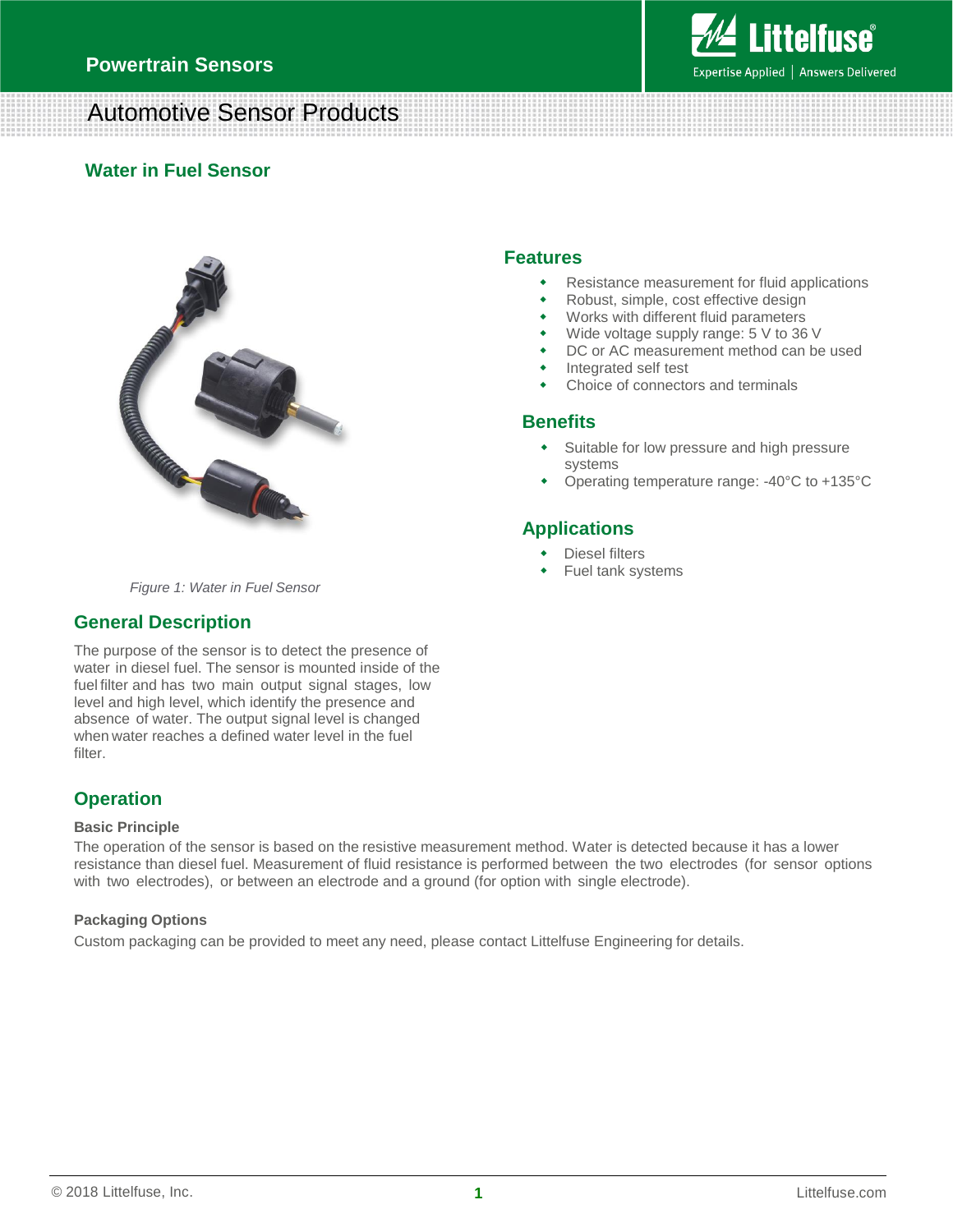

# Automotive Sensor Products

## **Operation**

#### **Current**

DC or AC methods can be used.

DC method: Using this method, the continuous direct voltage is applied between the electrodes (or the electrode and the ground) and the direct current is flowing in the presence of the conductive fluid. *AC method:* Using this method, the switched polarity voltage is applied between the electrodes and the alternating current is flowing in the presence of the conductive fluid. Alternating current helps to avoid deposits and corrosion on electrodes.

#### **Hysteresis**

Signal bouncing during the transition is avoided by using a hysteresis that can be adjusted during the design phase.

#### **Additional Functions**

The sensor may have additional optional functions: overcurrent protection, delay time for switching from water to fuel and from fuel to water, self-diagnostic function.

Self-test function identifies functionality of the sensor (in absence of water) during the start of vehicle.

The output signal is changed to level identifying presence of water for short time, which can be adjustable, and returns back to output level identifying absence of water.

#### **Block Diagram**

The simplified block diagram of the sensor circuit is shown below.



*Figure 2: System Block Diagram*

## **Possible Modifications**

#### **Output Signal Level Range**

- Presence of water high level
- Presence of water low level

#### **Output Load Type**

- Lamp
- ECU with pull-up/pull-down resistor
- LED

#### **Measurement Type**

- DC
- AC